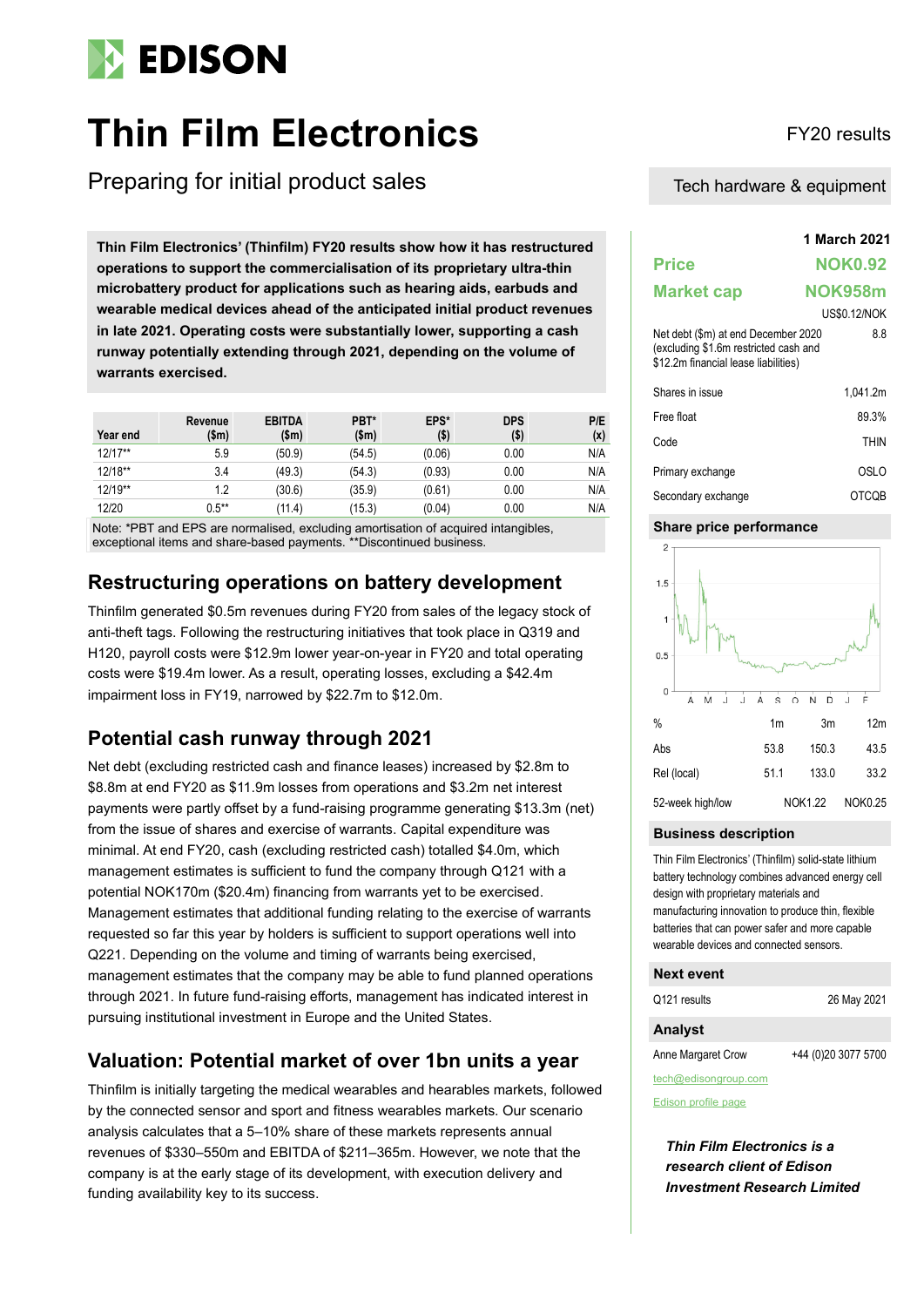

# **Preparing for initial product sales in late FY21**



Source: Thinfilm Electronics

As discussed in our January [flash note,](https://www.edisongroup.com/publication/first-product-design-taped-out/28716/) at the start of FY21 Thinfilm announced that it had taped out its first product design, which was optimised for form factor-constrained applications, and signed evaluation agreements with potential customers and partners. Following that, management has provided details of the intervening steps required to meet its stated target of generating its first product revenues by the end of FY21. Activities are grouped in three areas: integrating the parts of the battery demonstrated during FY20 to create products to meet specific customer requirements; bringing the roll-to-roll facility back into operation and qualifying it for volume production of microbatteries; and securing additional signed agreements with customers and partners. Discussions with the five top manufacturers of hearing aids globally, as well as some innovative start-ups, have established that Thinfilm's rectangular format battery with terminals at the ends is more suitable for integration with surface mount assembly processes that the lithium-ion coin cells currently used.

### **Partnership with Energous for simplified charging**

An example of the type of partnership that Thinfilm is working on is the recently announced partnership with **Energous (WATT:US**), which has developed a radio frequency (RF) based technology for contact and over-the-air charging at distances of up to 15 feet. The two companies intend to work together to help manufacturers of form factor sensitive electronic devices such as hearables, wearables and connected sensors to develop products that are easier to use and, in the case of hearables and wearables, more comfortable. For example, manufacturers of hearing aids deploying Thinfilm's microbattery technology will potentially be able to offer devices that are safer than those using conventional lithium-ion coin cells, work for twice as long between charges and only need the batteries replacing after three or four years of being recharged every night rather than only one year. Adding Energous's technology, which is also targeted initially at applications where space is an issue, simplifies charging. Energous's flexible antenna design enables the creation of devices with small footprints and surfaces which are not flat and thus more comfortable to wear. Wireless charging means there are no connector openings or exposed metal, which results in full waterproof and dustproof designs.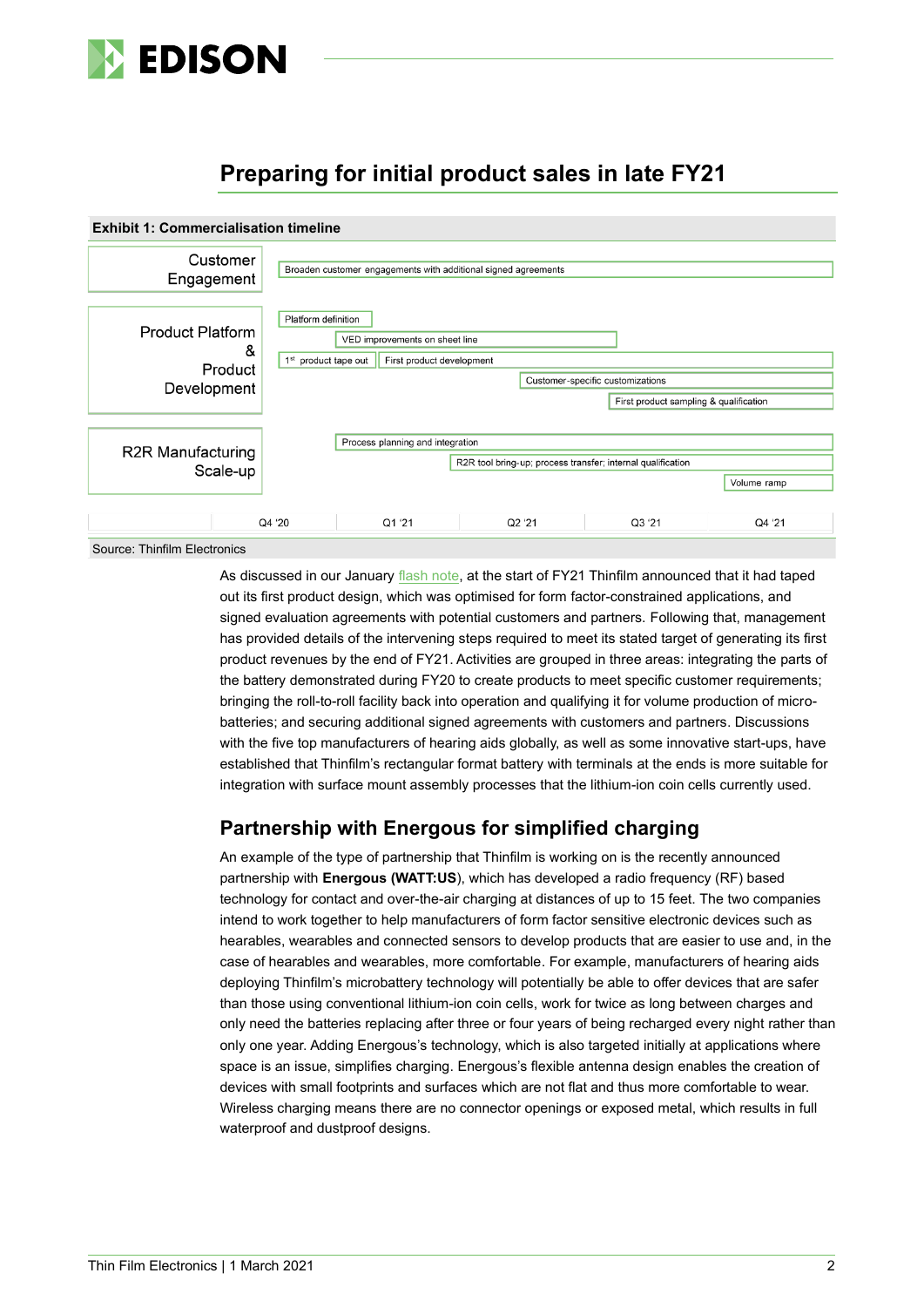

## **Valuation: Addressing a market of over 1bn units/year**

Since Thinfilm is still at the pre-revenue stage with regard to its solid-state battery technology and there are no consensus estimates, we prefer to present a scenario analysis rather than a formal valuation based on peer multiples.

|                   |    | Market share (%) |     |     |     |       |  |
|-------------------|----|------------------|-----|-----|-----|-------|--|
|                   |    | 1%               | 3%  | 5%  | 7%  | 10%   |  |
| Price/unit (US\$) |    | 11               | 33  | 55  |     | 110   |  |
|                   |    | 22               | 66  | 110 | 154 | 220   |  |
|                   |    | 33               | 99  | 165 | 231 | 330   |  |
|                   |    | 55               | 165 | 275 | 385 | 550   |  |
|                   |    | 77               | 231 | 385 | 539 | 770   |  |
|                   | 10 | 110              | 330 | 550 | 770 | 1,100 |  |

### **Exhibit 2: Potential annual revenues from milliWatt hour market (\$m)**

Source: Edison Investment Research

Referencing research from IDTechEx and others, management notes that the medical wearables, hearables, connected sensor and sport and fitness wearables markets are predicted to grow to more than 1bn units/year by 2025. These markets require batteries in the mWh–1Whr capacity range. This capacity range is already covered by conventional lithium-ion batteries, although the relative size of lithium-ion batteries compared to solid-state batteries makes it likely that a material percentage of device manufactures will elect to pay a premium for the solid-state option. Last year, when the company was still defining its first product, management believed that it would be able to secure a price/unit in the lower single-digit dollars for its batteries, ie at a relatively modest premium to conventional lithium-ion rechargeable coin cells. At this price per battery (\$2–3/unit), our analysis shows that a 5–10% share of these markets represents annual revenues of \$165–220m. Now that Thinfilm has a product design to present to potential customers, it has been able to have more detailed discussions with them on pricing, and has recently stated that it believes a price of US\$3– 10/unit is achievable. Our analysis shows that a 5–10% share of the target markets at this price range represents annual revenues of \$330–550m. Based on management guidance of c \$20m fixed costs and 30% variable costs, this gives an EBITDA range of \$211–365m.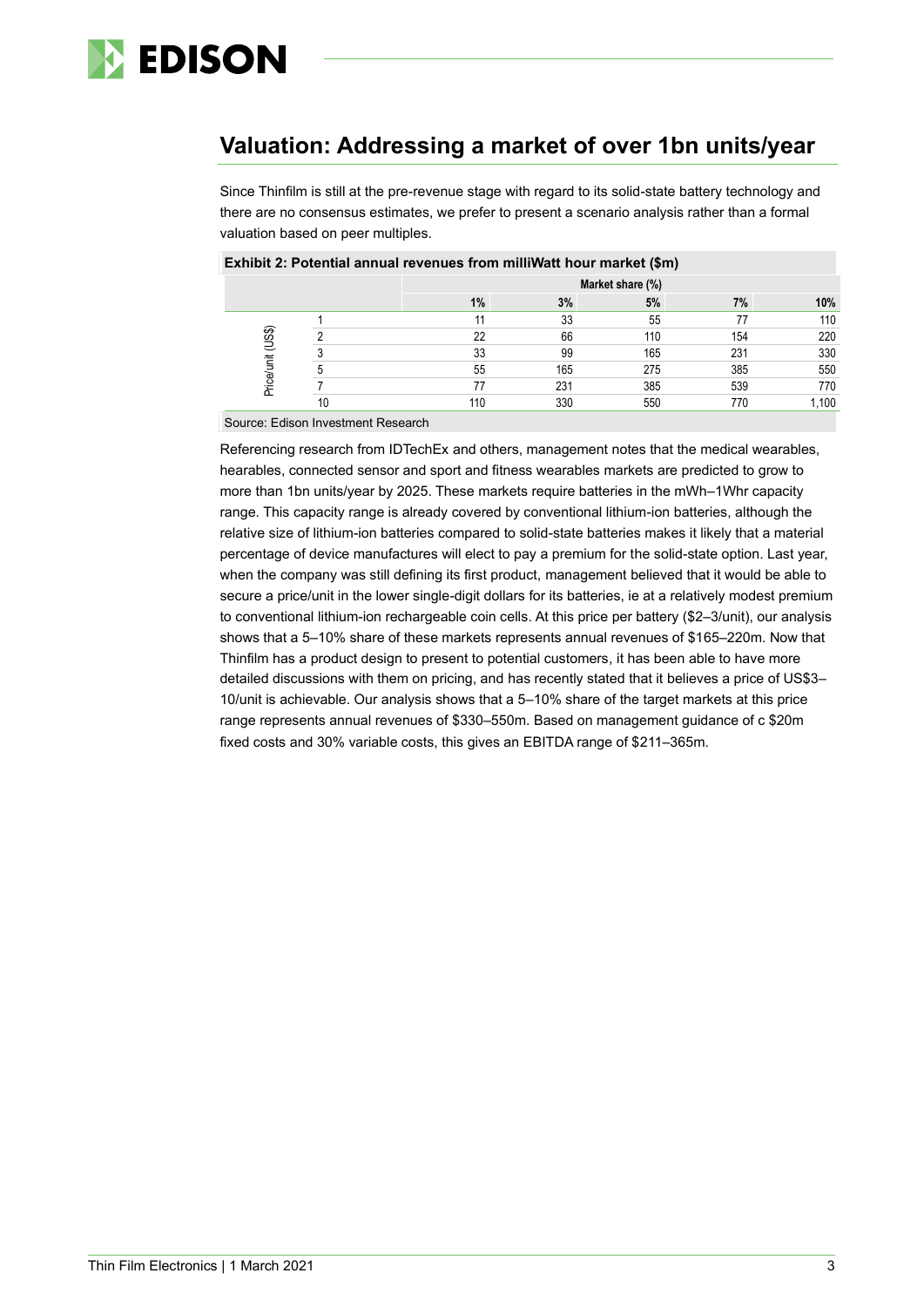

### **Exhibit 3 : Financial summary**

|                                                  | US\$m | 2017        | 2018        | 2019        | 2020        |
|--------------------------------------------------|-------|-------------|-------------|-------------|-------------|
| Year-end December                                |       | <b>IFRS</b> | <b>IFRS</b> | <b>IFRS</b> | <b>IFRS</b> |
| <b>PROFIT &amp; LOSS</b>                         |       |             |             |             |             |
| Revenue                                          |       | 5.9         | 3.4         | 1.2         | 0.5         |
| EBITDA                                           |       | (50.9)      | (49.3)      | (30.6)      | (11.4)      |
| Operating Profit (before amort. and except.)     |       | (54.8)      | (53.3)      | (34.5)      | (11.4)      |
| Intangible Amortisation                          |       | 0.0         | 0.0         | 0.0         | 0.0         |
| Exceptionals                                     |       | (3.0)       | (15.6)      | (42.4)      | 0.0         |
| Share-based payments                             |       | (2.2)       | (1.8)       | (0.2)       | (0.6)       |
| <b>Operating Profit</b>                          |       | (60.1)      | (70.6)      | (77.1)      | (12.0)      |
| Net Interest                                     |       | 0.4         | (1.1)       | (1.4)       | (3.9)       |
| Profit Before Tax (norm)                         |       | (54.5)      | (54.3)      | (35.9)      | (15.3)      |
| Profit Before Tax (FRS 3)                        |       | (59.7)      | (71.7)      | (78.5)      | (39.1)      |
| Tax                                              |       | 0.1         | (0.0)       | 0.0         | 0.0         |
| Profit After Tax (norm)                          |       | (54.3)      | (54.4)      | (35.9)      | (15.3)      |
| Profit After Tax (FRS 3)                         |       | (59.6)      | (71.7)      | (78.4)      | (39.1)      |
| Average Number of Shares Outstanding (m)         |       | 862.7       | 58.6        | 58.6        | 393.2       |
| EPS - normalised (\$)                            |       | (0.06)      | (0.93)      | (0.61)      | (0.04)      |
| EPS - (IFRS) (\$)                                |       | (0.07)      | (1.22)      | (1.34)      | (0.10)      |
| Dividend per share (\$)                          |       | 0.00        | 0.00        | 0.00        | 0.00        |
|                                                  |       |             |             |             |             |
| EBITDA Margin (%)                                |       | N/A<br>N/A  | N/A<br>N/A  | N/A<br>N/A  | N/A         |
| Operating Margin (before GW and except.) (%)     |       |             |             |             | N/A         |
| <b>BALANCE SHEET</b>                             |       |             |             |             |             |
| <b>Fixed Assets</b>                              |       | 34.2        | 35.3        | 0.6         | 0.8         |
| Intangible Assets                                |       | 2.2         | 2.4         | 0.0         | 0.0         |
| <b>Tangible Assets</b>                           |       | 20.5        | 22.5        | 0.0         | 0.2         |
| Other                                            |       | 11.5        | 10.4        | 0.6         | 0.6         |
| <b>Current Assets</b>                            |       | 115.1       | 44.1        | 11.7        | 6.9         |
| <b>Stocks</b>                                    |       | 0.7         | 2.6         | 0.0         | 0.0         |
| Debtors                                          |       | 16.2        | 8.9         | 2.8         | 1.1         |
| Cash including restricted cash                   |       | 98.1        | 32.6        | 8.9         | 5.8         |
| Other                                            |       | 0.0         | 0.0         | 0.0         | 0.0         |
| <b>Current Liabilities</b>                       |       | (7.3)       | (8.1)       | (6.8)       | (32.7)      |
| Creditors                                        |       | (7.3)       | (8.1)       | (5.5)       | (29.5)      |
| Short term borrowings                            |       | 0.0         | 0.0         | (1.4)       | (3.2)       |
| Long Term Liabilities                            |       | (12.1)      | (11.5)      | (25.1)      | (21.9)      |
| Long term borrowings excluding finance leases    |       | 0.0         | 0.0         | (11.8)      | (9.7)       |
| Other long-term liabilities                      |       | (12.1)      | (11.5)      | (13.2)      | (12.2)      |
| Net Assets                                       |       | 129.9       | 59.7        | (19.7)      | (46.9)      |
| <b>CASH FLOW</b>                                 |       |             |             |             |             |
| Operating Cash Flow                              |       | (52.3)      | (52.3)      | (29.1)      | (11.9)      |
| Net Interest                                     |       | 0.3         | 0.3         | (1.4)       | (3.2)       |
| Tax                                              |       | (0.0)       | (0.1)       | 0.0         | 0.0         |
| Capex                                            |       | (27.1)      | (11.2)      | (5.1)       | (0.3)       |
| Acquisitions/disposals                           |       | 0.0         | 0.0         | 0.0         | 0.0         |
| Financing                                        |       | 103.3       | (0.0)       | 0.0         | 13.3        |
| Dividend payments and Other items                |       | 0.2         | (1.6)       | 0.0         | 0.0         |
| Net Cash Flow                                    |       | 24.4        | (64.9)      | (35.5)      | (2.1)       |
| Opening net debt/(cash) excluding finance leases |       | (74.2)      | (98.1)      | (32.6)      | 4.3         |
| Finance leases initiated                         |       | 0.0         | 0.0         | 0.0         | 0.0         |
| Other                                            |       | (0.5)       | (0.6)       | (1.4)       | (0.7)       |
| Closing net debt/(cash) excluding finance leases |       | (98.1)      | (32.6)      | 4.3         | 7.2         |
| Source: Company accounts                         |       |             |             |             |             |